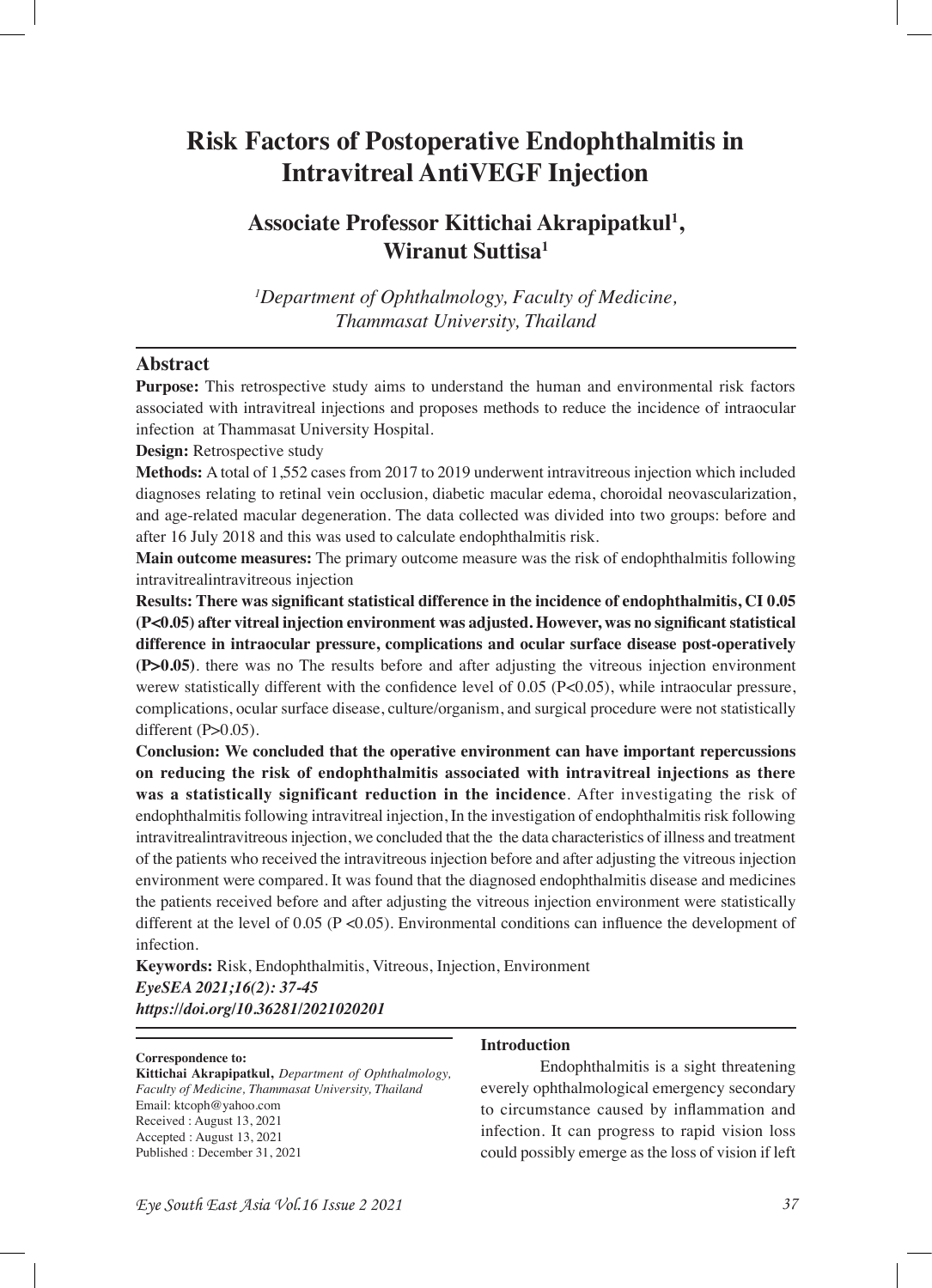untreatedproper and accurate treatment was not applied. In severe cases, the illness could be lifethreatening. The diagnosis of this illness is based on physical examination as the symptoms vary and are nonspecifc. Therefore, an accurate and timely diagnosis is extremely vital may depend on the awareness of physicians.

Endophthalmitis can be divided into two types: exogenous endophthalmitis and endogenous endophthalmitis. Exogenous endophthalmitis mostly occurs following appears after medical operations or procedures, 90 percent of which is associated with cataract operation. while 90 percent of this postoperative endophthalmitis is found after the cataract operation. Additionally,However, exogenous endophthalmitis can also occur following be found after another kind of medical operative or procedure, which is intravitrealintravitreous injection.

IntravitrealIntravitreous injection contains recently used widely is Anti VEGF, and is used to manage aiming to treat neovascular AMD, diabetic macular edema, and retinal vein occlusion. Vascular endothelial growth factor (VEGF) promotes is one of the essential molecules associated with the development of new blood vessels (angiogenesis) and is a main contributor to the pathophysiology of neovascular ocular diseases. It can indicate the medical conditions of neovascular ocular disease. Therefore, the use of Intravitreous Anti VEGF plays an essential role in the present day.

In current practice, The intravitrealintravitreous injection is is administered alongside Povidone-Iodine via aseptic technique generally operated with topical anesthesia in a sealed room, where the aseptic technique is applied along with the use of Povidone-Iodine to minimize contamination of the conjunctiva with normal fora. the normal flora around the conjunctiva area.

Prior to July 16, intravitreal injection was administered in a procedure room in the outpatient ophthalmology department which has been kept open for access to various patients, students, nurses and clinicians. In the Outpatient Ophthalmology Department in Thammasat

Hospital before 16 July 2018, an intravitreous injection had to be operated in a procedure room where there were other patients, students, nurses, and doctors walking in and out regularly. The injection could be administered done at any time of the day, and occasionally, the medicine was divided for the injection in advance, making it prone to contamination. which could simply cause infection after the injection.

The research aims to is to investigate study and compare the environmental factors associated with endophthalmitis and ocular complications following intravitreal injection at Thammasat University Hospital. s where the intravitreous injection was is operated and the incidence of intraocular infection at Thammasat Hospital. Since Due to the resolution on 16 July 2018, the operating room was changed from a general procedure room to a specifc room for injection to minimize the incidence of intraocular infection at Thammasat Hospital.

This research aims to seek the way to reduce the infection incidence from intravitrealintravitreous injection by studying the risk and environmental factors namely, the operating room and, method of medication preparation and dividing medicine for injection at Thammasat University Hospital. to fnd out whether these factors could reduce the incidence of the disease.

#### **Materials and Methods**

This research was conducted at the Outpatient Department, Ophthalmology Clinic, Thammasat University Hospital, Thailand, from 16 July 2017 - 16 July 2019. The data of this retrospective study was were collected from medical records in which the ICD-10 contains diagnoses related to retinal vein occlusion, diabetic macular edema, choroidal neovascularization, and age-related macular degeneration. The researchers compared the environmental factors causing endophthalmitis after intravitreous injection by ddividing divided the subjects them into two study groups: before and after adjusting the environment. A new protocol was implemented since The resolution on 16 July 2018 which required the operating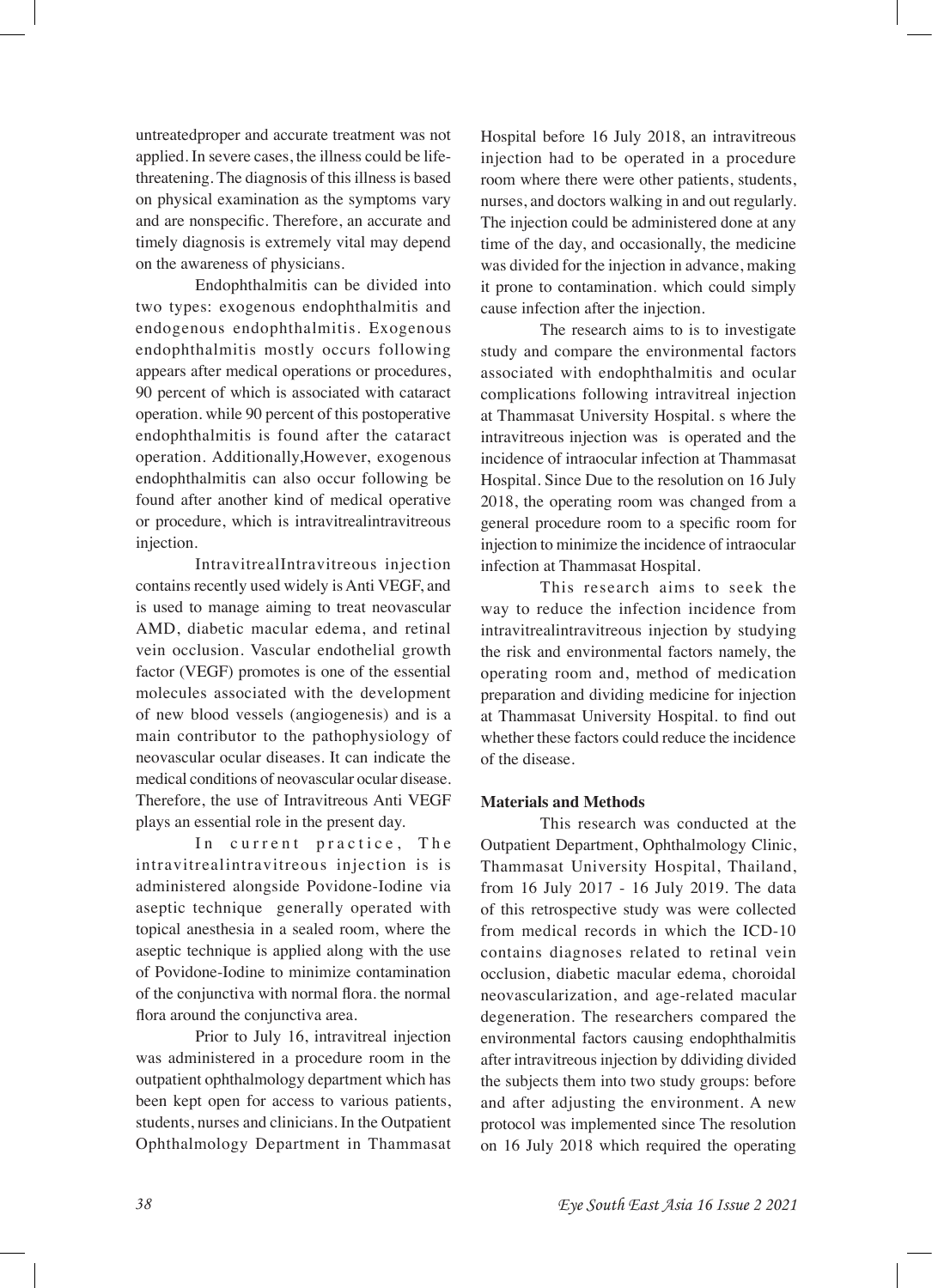room to d that the operating room be changed from a general procedure room into a specifc injection room. The protocol implemented specified that The criteria for changing the Intravitreous injection site after 16 July 2018 are as follows: the room must be sealed and specifcally organized for intravitrealintravitreous injection only, the number of people involved in the injection must be minimized, the medicine for the injection will not be divided, and all the injections must be operated in the afternoon, with masks and head covers worn to must be worn to prevent the infection to minimize infection risks. Other aseptic techniques, such as the administration of Povidone Iodine, disinfectant eye drop, and mask and caps to prevent the infection from operators, were are required as usual.

The researchers compared the risk of endophthalmitis between before and after adjusting the environment by age, sex, occupation, underlying disease, laterality, medication, IOP, risk of endopthalmitis, and causative organism.

#### **Calculation of the sample size**

In order to estimate the sample size, the researchers used two-sided testing with the signifcance of 5% and power of 80%. The calculation showed that the sample size should include 496 patients per group based on data from a previous study (13) (Fileta J, Scott I, Flynn H. Meta-Analysis of Infectious Endophthalmitis After Intravitreal Injection of Anti-Vascular Endothelial Growth Factor Agents. Ophthalmic Surgery, Lasers and)

#### **Statistical analysis**

The data waswere collected in a standardized form and stored in an electronic data sheet (Microsoft Excel). A Paired t-test was used to compare pre-and post-adjusting the environment.

A p-value of less than 0.05 was considered statistically signifcant.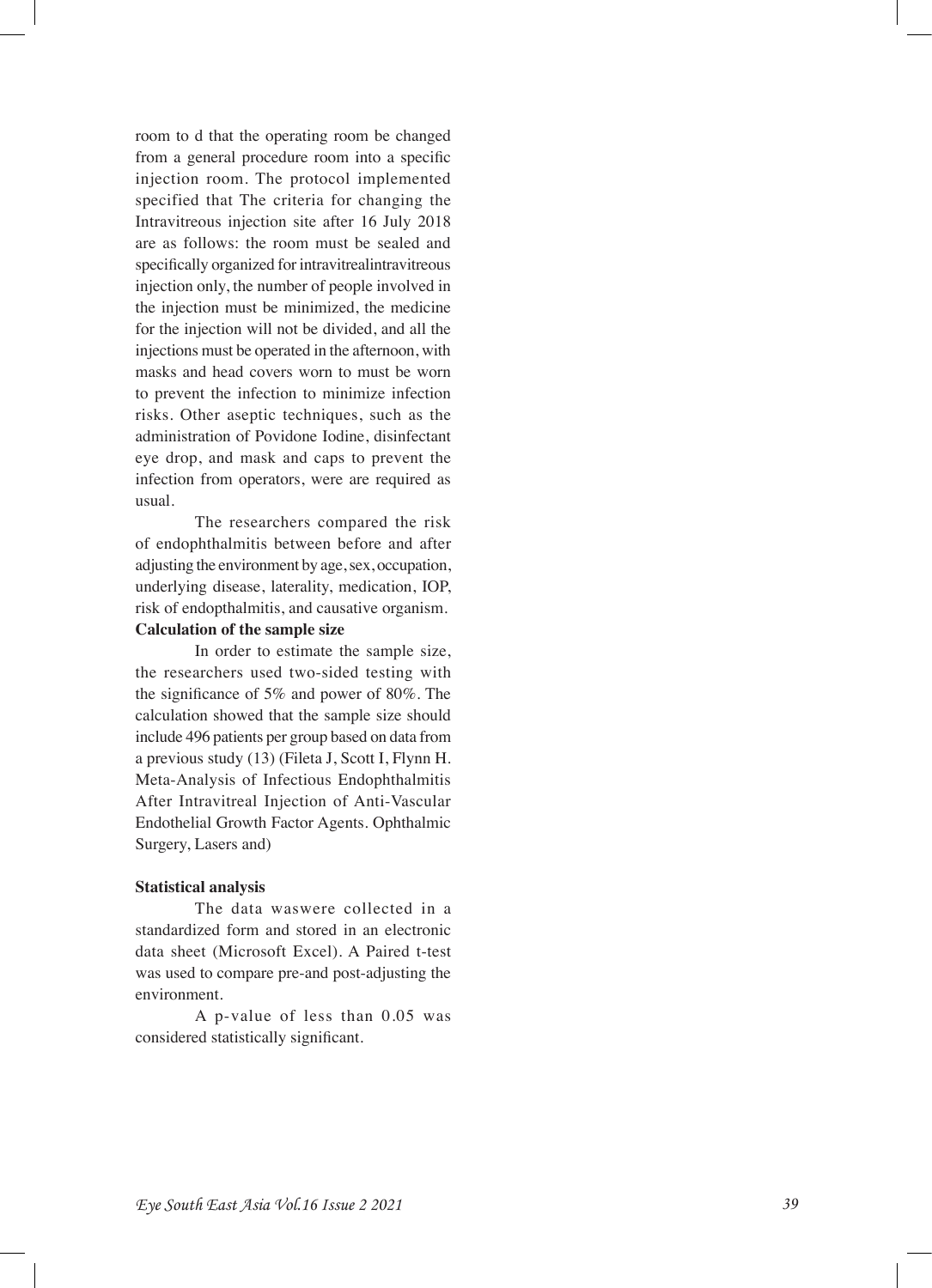### **Results**

**Table 1** Baseline characteristics

|                             | <b>Total</b><br>$(n-1552)$ | <b>Before</b><br>$(n-828)$ | <b>After</b><br>$(n-724)$ | P-value                |
|-----------------------------|----------------------------|----------------------------|---------------------------|------------------------|
| $Sex, n(\%)$                |                            |                            |                           |                        |
| Male                        | 870 (56.01)                | 445(53.7)                  | 425(58.7)                 | $0.050*$               |
| Female                      | 682 (43.9)                 | 383 (46.3)                 | 299 (41.3)                |                        |
| Age (year), mean+           | 59.09±11.08                | $60.75 \pm 11.47$          | 57.19±10.31               | $< 0.001$ <sup>*</sup> |
| Occupation, $n(\%)$         |                            |                            |                           |                        |
| Unemployed/Retire           | 536 (34.5)                 | 322 (38.9)                 | 214 (29.6)                | $< 0.001$ <sup>*</sup> |
| Self-employed               | 233(15.0)                  | 90(10.9)                   | 143 (19.8)                |                        |
| Employee                    | 226 (14.6)                 | 111(13.4)                  | 115(15.9)                 |                        |
| Government officer          | 203(13.1)                  | 134 (16.2)                 | 69(9.5)                   |                        |
| Private company             | 65(4.2)                    | 30(3.6)                    | 35(4.8)                   |                        |
| employee                    |                            |                            |                           |                        |
| Agriculturist               | 45(2.9)                    | 23(2.8)                    | 22(3.0)                   |                        |
| Student                     | 11(0.7)                    | 3(0.4)                     | 8(1.1)                    |                        |
| Not specified               | 233(15.0)                  | 115(13.9)                  | 118(16.3)                 |                        |
| Underlying disease, $n(\%)$ |                            |                            |                           |                        |
| DM                          | 1,090(70.2)                | 531 (64.1)                 | 559 (77.2)                | $< 0.001$ <sup>*</sup> |
| HT                          | 736 (47.4)                 | 391 (47.2)                 | 345(47.7)                 | 0.866                  |
| <b>DLP</b>                  | 263 (16.9)                 | 135(16.3)                  | 128 (17.7)                | 0.471                  |
| <b>IHD</b>                  | 13(0.8)                    | 6(0.7)                     | 7(1.0)                    | 0.601                  |
| Old CVA                     | 13(0.8)                    | 10(1.2)                    | 3(0.4)                    | 0.087                  |
| <b>CKD</b>                  | 13(0.8)                    | 8(1.0)                     | 5(0.7)                    | 0.522                  |
| Goud                        | 12(0.8)                    | 5(0.6)                     | 7(1.0)                    | 0.415                  |
| <b>COPD</b>                 | 10(0.6)                    | 9(1.1)                     | 10.1)                     | $0.024*$               |
| <b>IFG</b>                  | 7(0.5)                     | 7(0.8)                     | 0(0.0)                    | $0.017*$               |
| Thyroid                     | 7(0.5)                     | 6(0.7)                     | 1(0.1)                    | 0.130                  |
| Asthma                      | 5(0.3)                     | 3(0.4)                     | 2(0.3)                    | 1.000                  |
| other                       | 8(0.5)                     | 8(1.0)                     | 0(0.0)                    | $0.009*$               |

Data were analyzed with Chi-square test/Fisher exact test, Independent T-test \*Statistically signifcant at the 0.05 level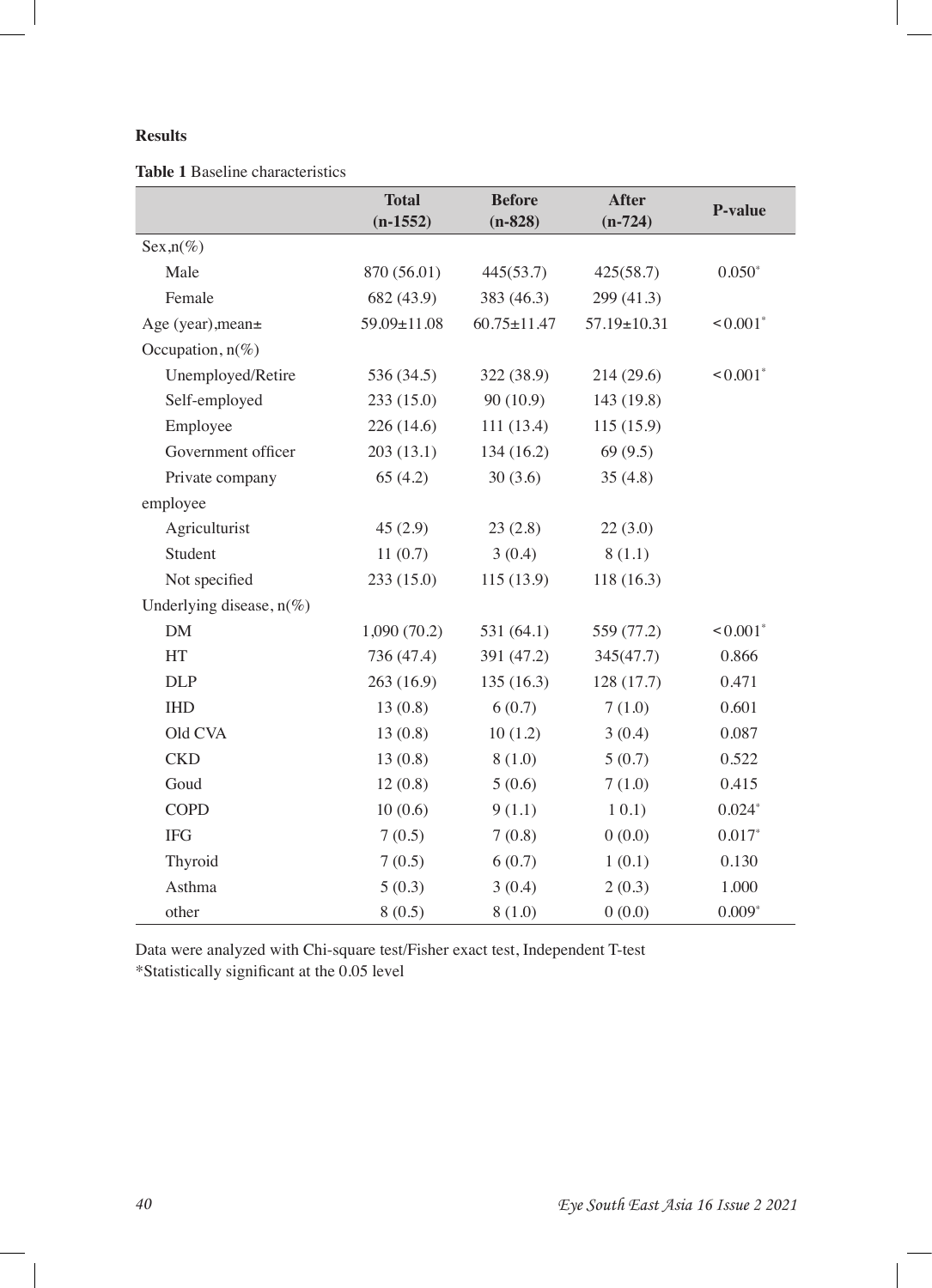Table 1 outlines shows sthe personal characteristic data of patients the demographic and medical history of the studied subjects. who received the intravitreous injection. TOut of 1,552 cases from 2017 to 2019, t The majority of the patients were male (56.1%). , followed by female (43.9%). The average age was  $59.09 \pm$ 11.08 years old. Most patients were unemployed or retired (34.5%)., followed by self-employed and merchanting (15.0%), and employees (14.6%), respectively. The majority of the patients had diabetic disease (70.2%), followed by hypertension (47.4%), and hyperlipidemia (16.9%), respectively.

Before adjusting the vitreous injection environmental conditions, there were 828 participating subjectspatients, the majority of which were most of which were male (53.7%), followed by female (46.3%). The

average age was  $60.75 \pm 11.47$  years old. Most patients were unemployed or retired (38.9%), followed by government officers  $(16.2\%)$ , and employees (13.4%), respectively. The majority of the patients had diabetes diabetic disease  $(64.1\%)$ , followed by hypertension  $(47.2\%)$  and hyperlipidemia (16.3%), respectively.

In the new operative setting, there were 724 patients, After adjusting the vitreous injection environmental conditions, there were 724 patients, most of which were male (58.7%), followed by female (41.3%). The average age was  $57.19 \pm 10.31$  years old. Most patients were unemployed or retired patients (29.6%), followed by self-employed (19.8%) and employees (15.9%), respectively. The majority of the patients had diabetes diabetic disease (77.2%), followed by hypertension (47.7%), and hyperlipidemia (17.7%), respectively.

|                     | <b>Total</b> | <b>Before</b> | <b>After</b> | <b>P-value</b>         |  |
|---------------------|--------------|---------------|--------------|------------------------|--|
|                     | $(n-1552)$   | $(n-828)$     | $(n-724)$    |                        |  |
| Diagnosis, $n(\%)$  |              |               |              |                        |  |
| <b>DME</b>          | 749 (48.3)   | 334(40.3)     | 415(57.3)    | $< 0.001$ <sup>*</sup> |  |
| CRVO with ME        | 296 (19.1)   | 165(19.9)     | 131 (18.1)   |                        |  |
| <b>BRVO</b> with ME | 171(11.0)    | 110(13.3)     | 61(8.4)      |                        |  |
| <b>PCV</b>          | 153(9.9)     | 108(13.0)     | 45(6.2)      |                        |  |
| <b>AMD</b>          | 114(7.3)     | 57 $(6.9)$    | 57(7.9)      |                        |  |
| <b>CNV</b>          | 34(2.2)      | 33(4.0)       | 1(0.1)       |                        |  |
| HRVO with ME        | 12(0.8)      | 11(1.3)       | 1(0.1)       |                        |  |
| <b>CRVO</b>         | 10(0.6)      | 2(0.2)        | 8(1.1)       |                        |  |
| <b>OIS</b>          | 5(0.3)       | 5(0.6)        | 0. (0.0)     |                        |  |
| <b>HRVO</b>         | 4(0.3)       | 2(0.2)        | 2(0.2)       |                        |  |
| other               | 4(0.3)       | 1(0.1)        | 3(0.4)       |                        |  |
| Laterelity, $n(\%)$ |              |               |              |                        |  |
| OD                  | 795 (51.2)   | 435(52.5)     | 360(49.7)    | $< 0.001$ <sup>*</sup> |  |
| <b>OS</b>           | 723 (46.6)   | 388 (46.9)    | 335(46.3)    |                        |  |
| ${\rm OU}$          | 34(2.2)      | 5(0.6)        | 29(4.0)      |                        |  |
| Medication, $n(\%)$ |              |               |              |                        |  |
| Avastin             | 667(43.0)    | 336 (40.6)    | 331 (45.7)   | $\leq 0.001^*$         |  |

#### **Table 2** Illnesses and treatment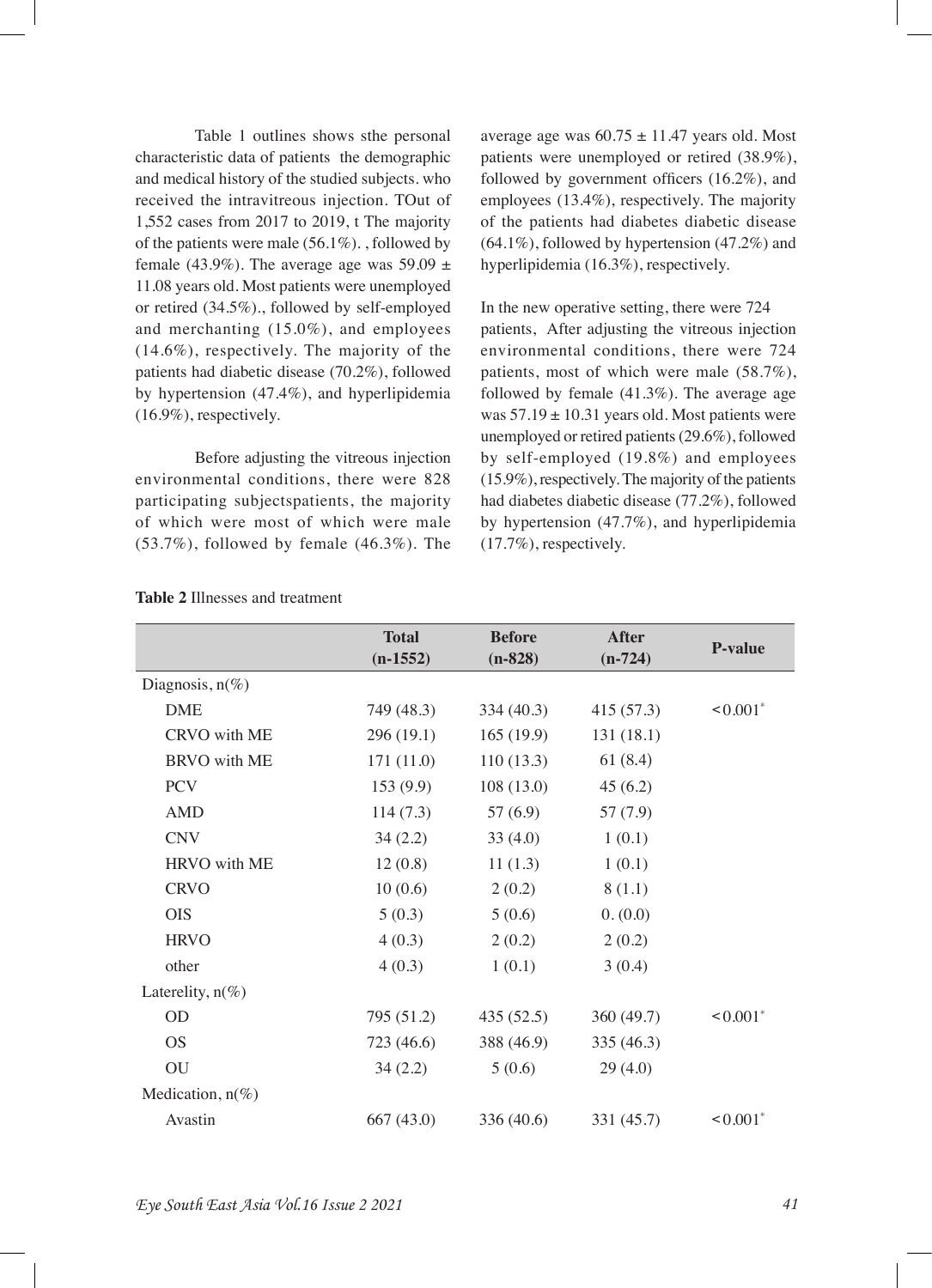|                              | <b>Total</b><br>$(n-1552)$ | <b>Before</b><br>$(n-828)$ | After<br>$(n-724)$ | <b>P-value</b> |
|------------------------------|----------------------------|----------------------------|--------------------|----------------|
| Aflibercept                  | 518 (33.4)                 | 238 (28.7)                 | 280 (38.7)         |                |
| Lucentis                     | 367(23.6)                  | 254(30.7)                  | 113(15.6)          |                |
| High intraocular pressure in |                            |                            |                    |                |
| 1 Month, $n\%$ ( $n=1525$ )  | 47(3.1)                    | 28(3.4)                    | 19(2.7)            | 0.392          |
| Complication, $n(\%)$        |                            |                            |                    |                |
| no complication              | 1,516 (97.7)               | 810 (97.8)                 | 706 (97.5)         | 0.182          |
| <b>OHT</b>                   | 25(1.6)                    | 14(1.4)                    | 11(1.5)            |                |
| <b>NGV</b>                   | 5(0.3)                     | 0. (0.0)                   | 5(0.7)             |                |
| PAG                          | 4(0.3)                     | 2(0.2)                     | 2(0.3)             |                |
| <b>SCH</b>                   | 1(0.1)                     | 1(0.1)                     | 0(0.0)             |                |
| Endopthalmitis               | 1(0.1)                     | 1(0.1)                     | 0. (0.0)           |                |
|                              |                            |                            |                    |                |

Table 2 demonstrates shows the morbidity and treatment data of patients who underwent undergoing intravitrealintravitreous intravitreal injection. The data showed that nearly half of the patients were diagnosed with DME (48.3%), followed by CRVO with ME  $(19.1\%)$  and BRVO with ME  $(11.0\%)$ . Patients with right-sided morbidity accounted for 51.2%, followed by righ t left-sided morbidity 46.6%. The intravitreal injection administered was medications they received are mainly Avastin (43.0%), followed by Afibercept (33.4%), and Lucentis (23.6%). Patients with high intraocular pressure (> 21 mm Hg) after injection into the Vitreous accounted for 3.1%, while 2.3% with complications, 1.6% with OHT, 0.3% with NVG and POAG each, followed by 0.1% with SCH and endophthalmitis, respectively. Only 0.1% of the patients had Hordeolum, and only one case (0.00064%) was infected with staphylococcus aureus from having PPV surgery together with IVT.

**Table 2** Illnesses and treatment (Cont.)

Before adjusting the environment in vitreous injection, it was found that the majority of patients were diagnosed with DME (40.3%), followed by CRVO with MEe (19.9%) and BRVO with ME (13.3%). The majority had rightsided ocular morbidity (52.5%), followed by left-

sided (46.9%), and bilateral both sides (0.6%). The main intravitreal injection administered was the most of the medicine given were Avastin  $(40.6\%)$ , followed by Lucentis  $(30.7\%)$ , and Aflibercept (28.7%). Following intraocular injection, 3.4% of the patients had Patients with high intraocular pressure (>21 mm Hg) after intraocular injection accounted for 3.4%, with complications (2.2%), while 1.4% presented with OHT 1.4%, 0.2% POAG (0.2%), and 0.1%SCH (0.1%). It was noted that one patient had has eye infection infections (0.0012%).

After adjusting the environment in vitreous injection, it was found that the majority were diagnosed with DME (57.3%), followed by CRVO with Me (18.1%) and BRVO with ME (8.4%). The majority had right-sided morbidity  $(49.7\%)$ , followed by left-sided  $(46.3\%)$ , and both sides (4.0%). The main intravitreal injection administered was Most of the medicines given were Avastin (45.7%), followed by Afibercept  $(38.7\%)$ , and Lucentis  $(15.6\%)$ , respectively. Patients with high intraocular pressure  $(>=21$ mm Hg) after intraocular injection accounted for 2.7%, with complications (2.5%), OHT 1.5%, NVG (0.7%), and POAG (0.3%). No endophthalmitis infection was found.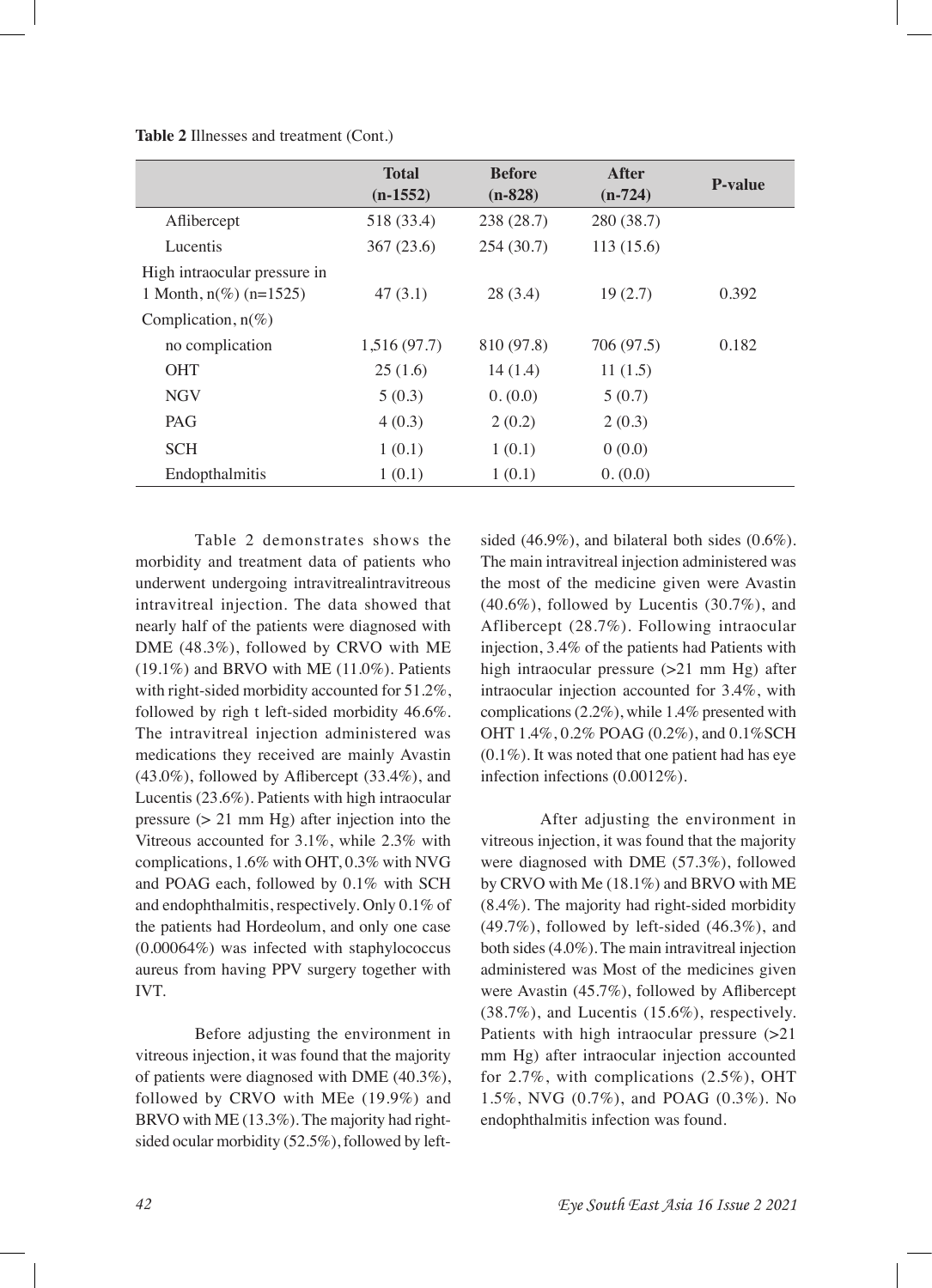We found that there was a statistically significant reduction in the incidence of endophthalmitis after operative environmental adjustment (CI 0.05, P<0.05) after comparing the characteristics The comparison of characteristics of illness and treatment of the patients who received the intravitreous injection before and after adjusting the vitreous injection environment, showed that the diagnosed endophthalmitis disease and medicines the patients received before and after adjusting the vitreous injection environment were statistically different at the level of 0.05 (P<0.05). In contrast, intraocular pressure, other complications, ocular surface disease, culture/organism, and surgical procedure were not statistically different (P>0.05).

|                                | LE                        |                            |                           |                        | <b>RE</b>                 |                            |                           |                        |
|--------------------------------|---------------------------|----------------------------|---------------------------|------------------------|---------------------------|----------------------------|---------------------------|------------------------|
| <b>VA</b>                      | <b>Total</b><br>$(n=745)$ | <b>Before</b><br>$(n=393)$ | <b>After</b><br>$(n=352)$ | <b>P-value</b>         | <b>Total</b><br>$(n=844)$ | <b>Before</b><br>$(n=440)$ | <b>After</b><br>$(n=404)$ | <b>P-value</b>         |
| 5/200                          | 21(2.8)                   | 13(3.3)                    | 8(2.3)                    | $< 0.001$ <sup>*</sup> | 30(3.6)                   | 20(4.5)                    | 10(2.5)                   | $< 0.001$ <sup>*</sup> |
| 10/200                         | 69(9.3)                   | 16(9.2)                    | 33(9.4)                   |                        | 79 (9.4)                  | 48 (10.9)                  | 31(7.7)                   |                        |
| 20/20                          | 6(0.8)                    | 5(1.3)                     | 1(0.3)                    |                        | 2(0.2)                    | 1(0.2)                     | 1(0.2)                    |                        |
| 20/25                          | 27(3.6)                   | 22(6.4)                    | 2(0.6)                    |                        | 11(1.3)                   | 7(1.6)                     | 4(1.0)                    |                        |
| 20/30                          | 63(8.5)                   | 35(8.9)                    | 28(8.0)                   |                        | 49(5.8)                   | 32(7.3)                    | 17(4.2)                   |                        |
| 20/40                          | 67(9.0)                   | 23(5.9)                    | 44 (12.5)                 |                        | 44(5.2)                   | 18(4.1)                    | 26(6.4)                   |                        |
| 20/50                          | 88 (5.7)                  | 23(5.9)                    | 44 (12.5)                 |                        | 106(12.6)                 | 45(10.2)                   | 61(15.1)                  |                        |
| 20/60                          | 44(5.9)                   | 15(3.8)                    | 29(8.2)                   |                        | 76(9.0)                   | 31(7.0)                    | 45(11.1)                  |                        |
| 20/70                          | 50(6.7)                   | 28(7.1)                    | 22(6.3)                   |                        | 54(6.4)                   | 21(4.8)                    | 33(8.2)                   |                        |
| 20/80                          | 26(3.5)                   | 14(3.6)                    | 12(3.4)                   |                        | 46(5.5)                   | 23(5.2)                    | 23(5.7)                   |                        |
| 20/100                         | 75(10.1)                  | 41(10.4)                   | 34(9.7)                   |                        | 101(12.0)                 | 43(9.8)                    | 58 (14.4)                 |                        |
| 20/150                         | 81 (10.9)                 | 51(13.0)                   | 30(8.5)                   |                        | 72(8.5)                   | 40(9.1)                    | 32(7.9)                   |                        |
| 20/200                         | 58 (7.8)                  | 39(9.9)                    | 19(5.4)                   |                        | 49(5.8)                   | 34(7.7)                    | 15(3.7)                   |                        |
| $\text{Fc}\,{}^{1/2}\text{ft}$ | 6(0.8)                    | 6(1.5)                     | 0(0.0)                    |                        | 0(0.0)                    | (0.0)                      | 0(0.0)                    |                        |
| Fc 1 ft                        | 22(3.0)                   | 11(2.8)                    | 11(3.1)                   |                        | 56(6.6)                   | 35(8.0)                    | 21(5.2)                   |                        |
| Fc 2 ft                        | 14(1.9)                   | 10(2.5)                    | 4(1.1)                    |                        | 22(2.6)                   | 12(2.7)                    | 10(2.5)                   |                        |
| Fc 3 ft                        | 10(1.3)                   | 8(2.0)                     | 2(0.6)                    |                        | 13(1.5)                   | 3(0.7)                     | 10(2.5)                   |                        |
| Fc 4 ft                        | 1(0.1)                    | 1(0.3)                     | 0. (0.0)                  |                        | 3(0.4)                    | 1. (0.2)                   | 2(0.5)                    |                        |
| HM                             | 17(2.3)                   | 9(2.3)                     | 8(2.3)                    |                        | 31(3.7)                   | 26(5.9)                    | 5(1.2)                    |                        |

Data were analyzed with Chi-square test

\*Statistically signifcant at the 0.05 level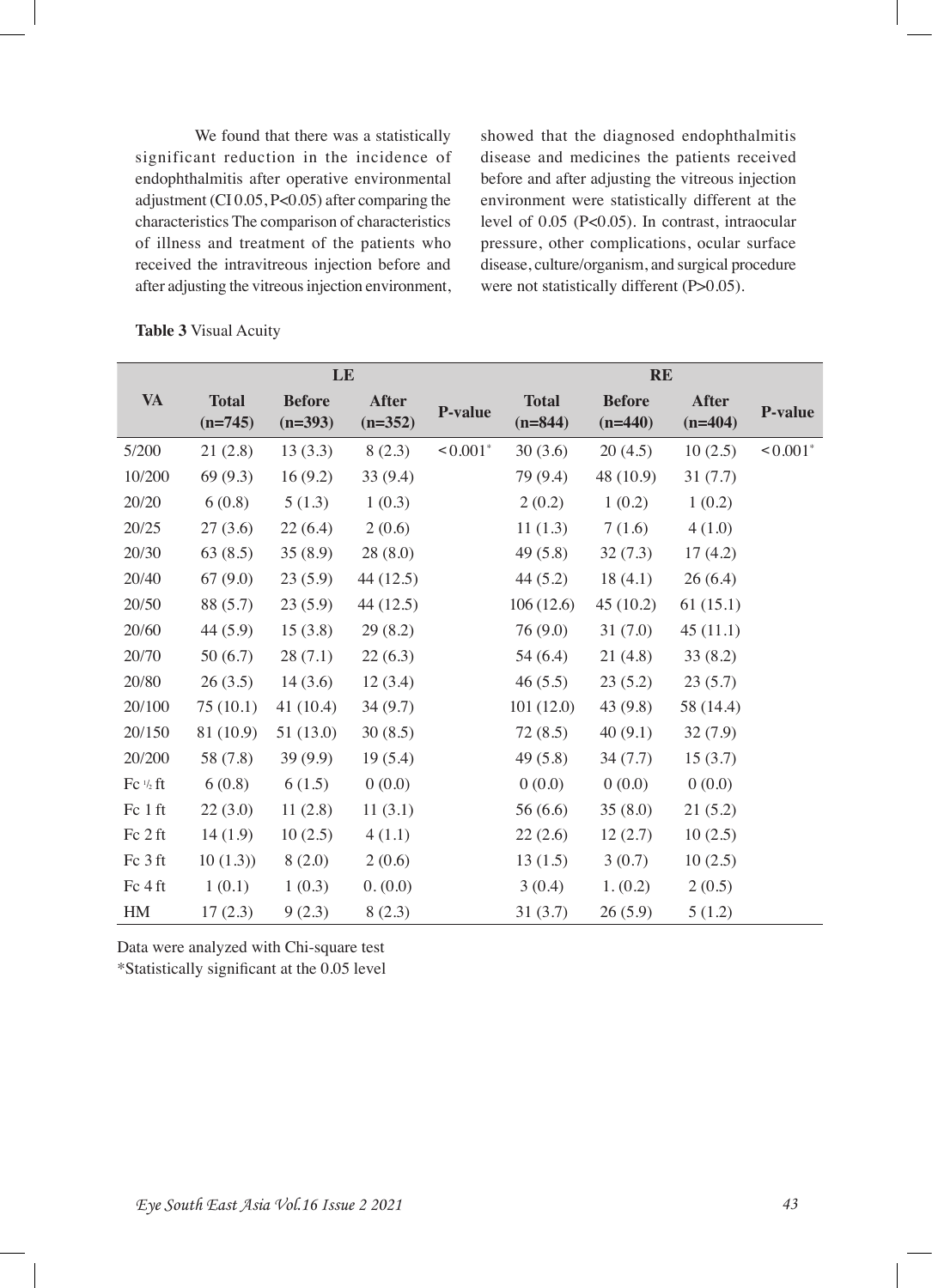Table 3 shows the visual acuity data of the intravitreous injection patients, both left and right. It was found that most patients had their left eye 20/150 (10.9%), followed by 20/100 (10.1%) and 10/200 (9.3%), respectively.

#### **Discussion**

In total, 1522 patients received intravitreal injection from July  $16<sup>th</sup>-17<sup>th</sup>$ , 2019 for conditions including According to the study, patients with in retinal vein occlusion, diabetic macular edema, choroidal neovascularization and , age-related macular degeneration. who have received intravitreous injection from 16 July 2017 - 16 July 2019 totaled 1,552 cases. One single case of intraocular infection (0.00064%) was reportedfou=nd. It is a case of with the colonization of staphylococcus aureus and occured in the case of a patient infection while undergoing PPV with IVT surgery. In comparison to the research from of Fileta J, Scott I, Flynn H Meta-Analysis of Infectious Endophthalmitis After Intravitreal Injection of Anti-Vascular Endothelial Growth Factor Agents from 2005 to 2012, there were 350,535 patients who received an injection into the vitreous. Only 197 out of 350,535 were found to be infected, accounting for 0.056%. It is evident that our data are lower than the reference study. Other minor complications were found, such as ocular hypertension, neovascularizationneovascularized glaucoma, open-angle glaucoma, and subconjunctival hemorrhage.

The scenarios of before and after modifying the environment on 16 July 2018 were compared by utilizing a closed chamber for injecting into the vitreous only, reducing the number of people involved in injection to a minimum, not dividing the dose for injection in advance, compiling all injections in the afternoon of the day, hats and masks were worn every time to prevent transmission from the operator. It was found one patient had intraocular infections before 16 July 2018 or 0.0012%, whereas there were was no more intraocular infection found after 16 July 2018 at all. We also It is noticed that the environment may affect and increase the risk of infection in the eyeball.

#### **Limitation**

- It is a study of a single unit.
- The data retention period is only two years.

**Conclusion:** In the investigation of endophthalmitis risk following intravitreous injection, the data characteristics of illness and treatment of the patients who received the intravitreous injection before and after adjusting the vitreous injection environment were compared. It was found that the diagnosed endophthalmitis disease and medicines the patients received before and after adjusting the vitreous injection environment were statistically different at the level of 0.05 (P <0.05). Environmental conditions can infuence the development of infection.

#### **References**

- 1. Sheu S-J. Endophthalmitis. Korean Journal of Ophthalmology. 2017;31(4):283.
- 2. Results of the Endophthalmitis Vitrectomy Study. A randomized trial of immediate vitrectomy and of intravenous antibiotics for the treatment of postoperative bacterial endophthalmitis. Endophthalmitis Vitrectomy Study Group. Arch Ophthalmol. 1995;113(12):1479-1496.
- 3. Kattan HM, Flynn HW Jr, Pfugfelder SC, Robertson C, Forster RK. Nosocomial endophthalmitis survey. Current incidence of infection after intraocular surgery. Ophthalmology. 1991;98(2):227-238.
- 4. Aaberg TM Jr, Flynn HW Jr, Schiffman J, Newton J. Nosocomial acute-onset postoperative endophthalmitis survey. A 10-year review of incidence and outcomes. Ophthalmology. 1998;105(6):1004-1010.
- 5. Apt L, Isenberg S. Chemical preparation of skin and eye in ophthalmic surgery: an international survey. Ophthalmic Surg 1982;13:1026-1029.
- 6. Apt L, Isenberg S, Yoshimori R, Paez JH. Chemical preparation of the eye in ophthalmic surgery. III. Effect of povidone-iodineontheconjunctiva. ArchOphthalmol1984; 102:728-729.